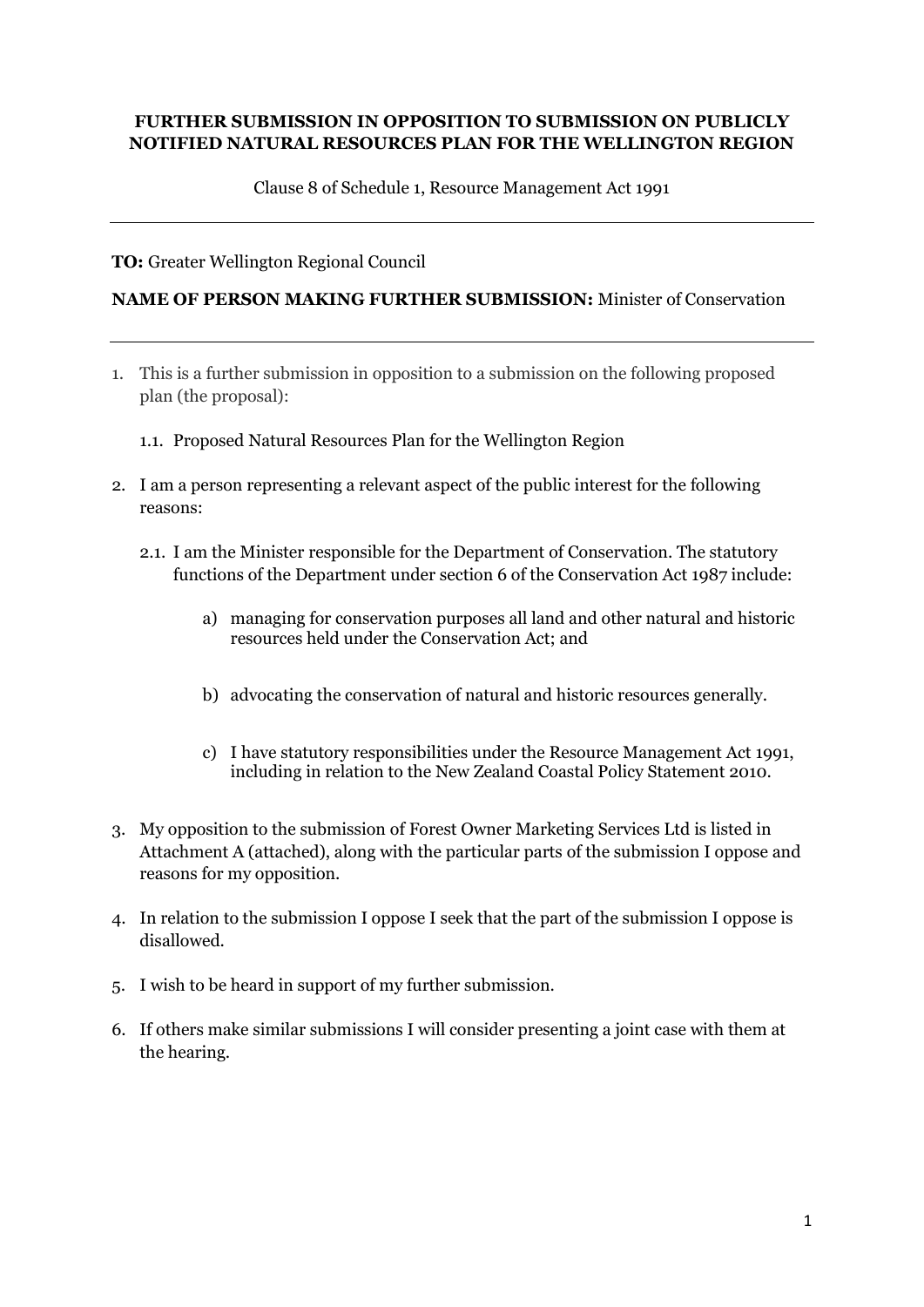

...........................................................................

## **Sarah Owen**

Acting Director, Operations Lower North Island

Signed on behalf of the Minister of Conservation pursuant to delegated authority.

Date: 22 April 2016

Address for service of submitter:

RMA Shared Services Department of Conservation Private Bag 3072 Hamilton, 3240 New Zealand

Contact person: Rachel Penney

Telephone: 07 858 1583 email: rpenney@doc.govt.nz